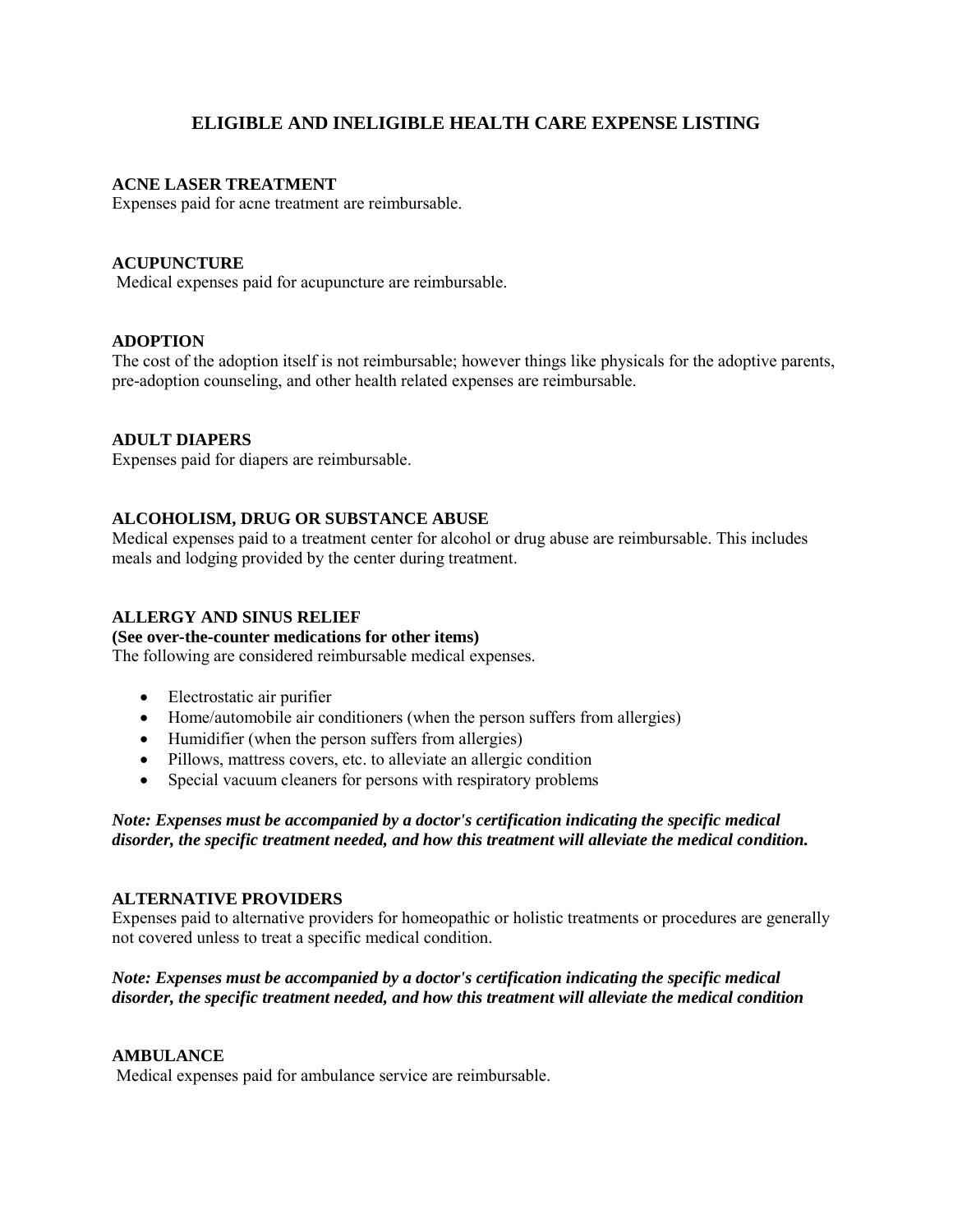## **ARTIFICIAL LIMBS/TEETH**

Medical expenses paid for an artificial limb are reimbursable.

# **AUTOMOBILE**

**Special Equipment:** The amount paid for the cost of special hand controls and other special equipment installed in an automobile for the use of a handicapped person is reimbursable. The amount paid for the cost of handicap stickers or tags is reimbursable.

**Special Design:** The amount by which the cost of an automobile specially designed to hold a wheelchair is more than the cost of a regular automobile is reimbursable.

### **BABY FORMULA**

The *cost difference* between Protein formulas and soybean formulas and non-milk formulas are reimbursable *if you have a prescription or a certification* from the baby's doctor noting that this particular formula is necessary for the child's well being.

### **BATTERIES**

Expenses paid for the purchase of batteries are reimbursable when they are used for the sole purpose of an item that is also covered. This would include, but not be limited to, batteries for blood pressure machines, wheelchairs, heart defibrillators, hearing aids, etc. Request for reimbursement should include a description of the item the batteries are purchased for.

### **BIRTH CONTROL RELATED**

Medical expenses paid for birth control pills, injections, condoms and devices are reimbursable.

## **BLOOD CORD STORAGE**

Blood cord storage for immediate use to cure or treat a specific medical condition is eligible reimbursable. If storage is for possible future use for disease or disorders that do not currently exist, it is not reimbursable.

### **BODY SCAN**

The cost of electronic body scans is reimbursable.

## **BRAILLE BOOKS AND MAGAZINES**

The amount by which the cost of Braille books and magazines for use by a visually impaired person exceeds the price for regular books and magazines is reimbursable.

## **BREAST AUGMENTATION**

*See Cosmetic Surgery and Procedures* 

## **BREAST PUMPS AND SUPPLIES**

Breast pumps and supplies are reimbursable.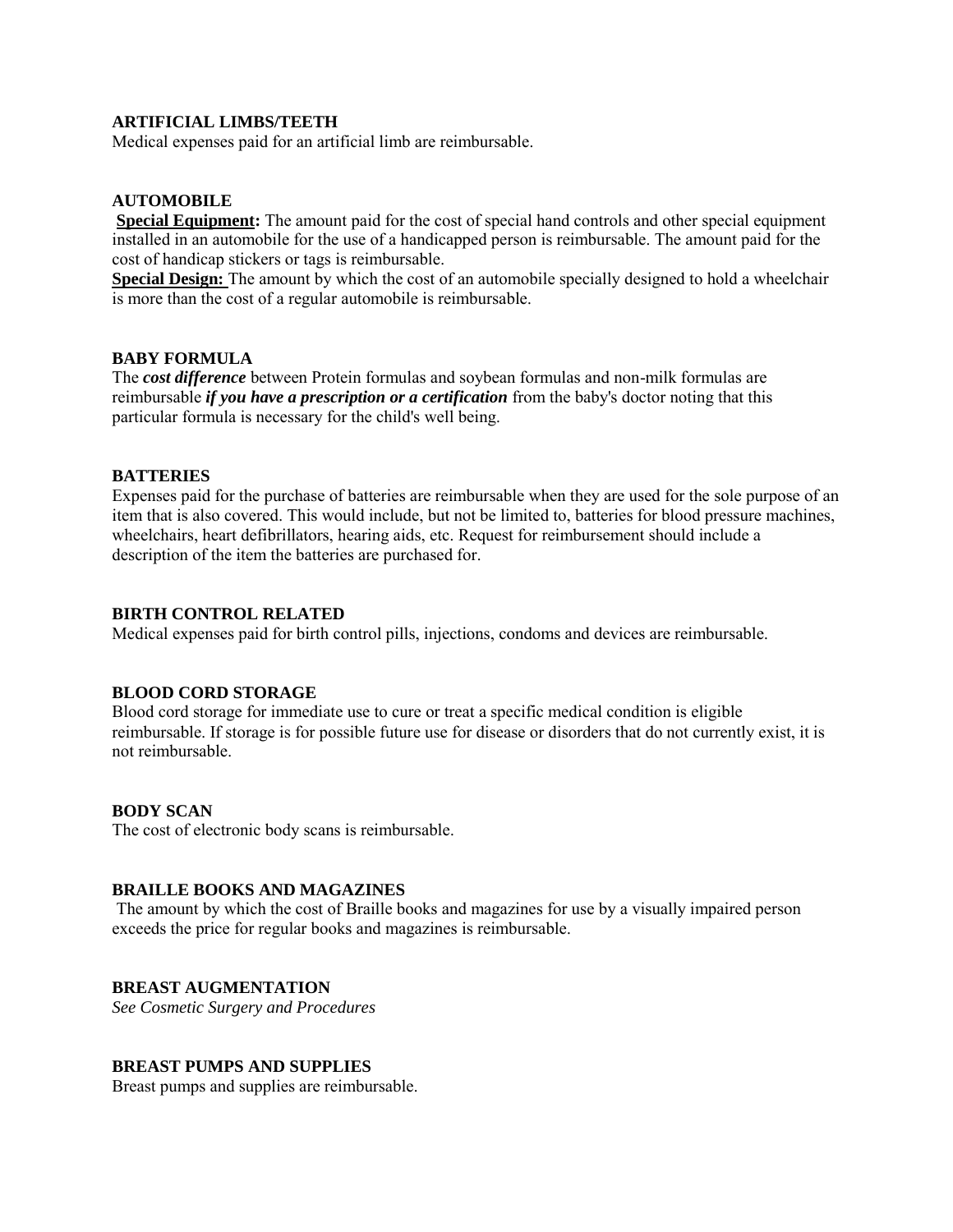## **BREAST RECONSTRUCTION SURGERY**

Breast reconstructive surgery following a mastectomy for cancer is a reimbursable.

# **BREAST REDUCTION**

Medical expenses related to breast reduction surgery are reimbursable only if medically necessary.

## *Note: Expenses must be accompanied by a doctor's certification indicating the specific medical disorder, the specific treatment needed, and how this treatment will alleviate the medical condition*

# **CAPITAL EXPENSE**

Amounts paid for special equipment or improvements in your home, if primarily motivated by medical considerations, are eligible medical expenses. The amount paid for the improvement is reduced by the increase in the value of the property. The rest is the eligible medical expense. If the value of the property is not increased by the improvement, the entire cost is an Eligible Expense. The cost for improvements that you would make in the absence of the medical condition does not qualify as a medical expense. Improvements made for personal convenience or that may just be beneficial to your general health do not qualify. Certain capital expenses made for the primary purpose of accommodating a personal residence to one's handicapped condition that does not increase the value of the property, may generally be included in full as medical expenses. Examples of eligible expenditures include:

- Constructing entrance or exit ramps to your residence.
- Widening doorways at entrances or exits to your residence.
- Widening or otherwise modifying hallways and interior.
- Installing railing, support bars, or other modifications to bathrooms.
- Lowering or making other modifications to kitchen cabinets and equipment.
- Altering the location of, or modifying electrical outlets and fixtures.
- Installing porch lifts and other forms of lifts. Generally, this does not include elevators, because they may add to the fair market value of your residence, and any medical expense therefore would have to be decreased to that extent.
- Modifying fire alarms, smoke detectors, etc.
- Modifying stairways.
- Adding handrails or grab bars whether or not in bathrooms.
- Modifying hardware on doors.
- Modifying areas in front entrance and exit doorways.
- Grading of ground to provide access to the residence.

**Operation and Upkeep:** If a capital expense qualifies as an eligible medical expense, amounts paid for operation and upkeep also qualify as eligible medical expenses as long as the medical reason for the capital expense still exists. This is so even if none or only part of the original capital expense qualified as a medical care expense. Examples would be cost of fuel to operate, cost of repairs, and cleaning costs.

**Improvements to property rented by a handicapped person:** Amounts paid by a handicapped person to buy and install special plumbing fixtures, mainly for medical reasons, in a rented house may qualify as eligible medical expenses.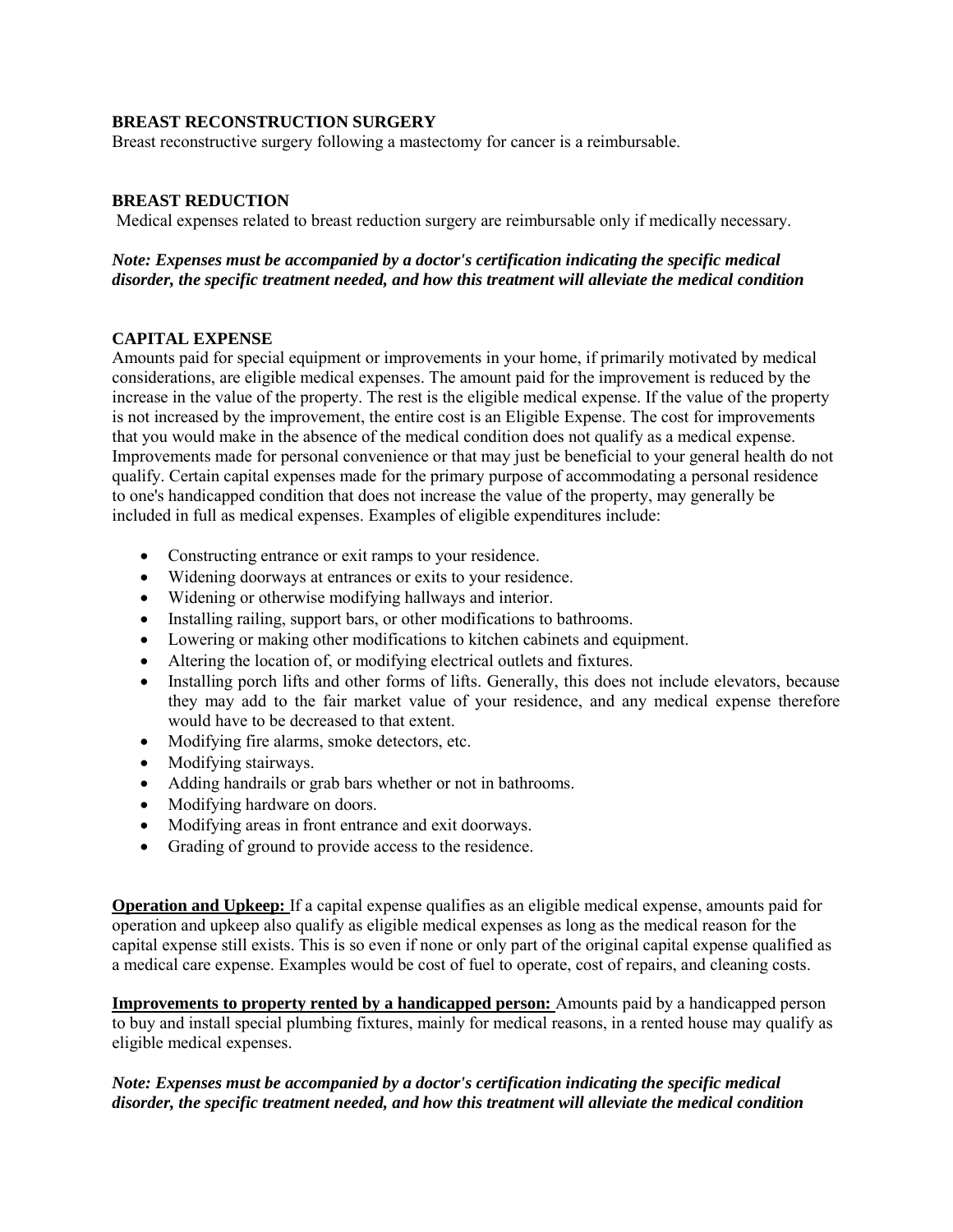# **The following worksheet may be used to figure the amount of a reimbursable capital expense:**

## **Operation and Maintenance**

| $ 1. - $ Enter the cost of the improvement.                                                                                      |  |
|----------------------------------------------------------------------------------------------------------------------------------|--|
| 2. - Enter the increase in the value of the home.                                                                                |  |
| If line 2 is equal to or greater than line 1, the amount is not reimbursable.<br>If line 2 is less than line 1, go on to line 3. |  |
| $\beta$ . - Subtract line 2 from line 1.                                                                                         |  |
| This is the deductible medical expense.                                                                                          |  |

## **CHILDBIRTH CLASSES**

Expenses for childbirth classes are reimbursable, but are limited to expenses incurred by the mother-to-be. Expenses incurred by a "coach"- even if that is the father-to-be - are not reimbursable. To qualify as medical care, the classes must address specific medical issues, such as labor, delivery procedures, breathing techniques and nursing.

## **CHIROPRACTOR**

Expenses paid to a chiropractor for medical care are reimbursable.

# **CHRISTIAN SCIENCE PRACTITIONER**

Medical expenses paid to Christian Science practitioners are reimbursable.

# **CONCEIRGE PROVIDERS AND SERVICES**

Generally you cannot include in medical expenses current payments for medical care (including medical insurance) to be provided substantially beyond the end of the plan year. You may be reimbursed for fees incurred or payments made during the current plan year.

## **COSMETIC SURGERY AND PROCEDURES**

A cosmetic surgery or procedure is any surgery or procedure that is directed at improving the patient's appearance and does not meaningfully promote the proper function of the body or prevent or alleviate an illness or disease. Cosmetic surgery or procedures are generally not eligible medical expenses unless the surgery or procedures are necessary to improve a deformity that arises from or is directly related to a birth defect, a disfiguring disease or an injury resulting from an accident or trauma.

- Special bras for mastectomy patients are eligible.
- Cosmetics (make-up) **are not** eligible.
- Face-lifts are generally **not** eligible.
- Hair removal (by electrolysis or laser) is generally **not** eligible.
- Hair transplants are generally **not** eligible.
- Liposuction is generally **not** eligible.
- Tattooing and body piercing are **not** eligible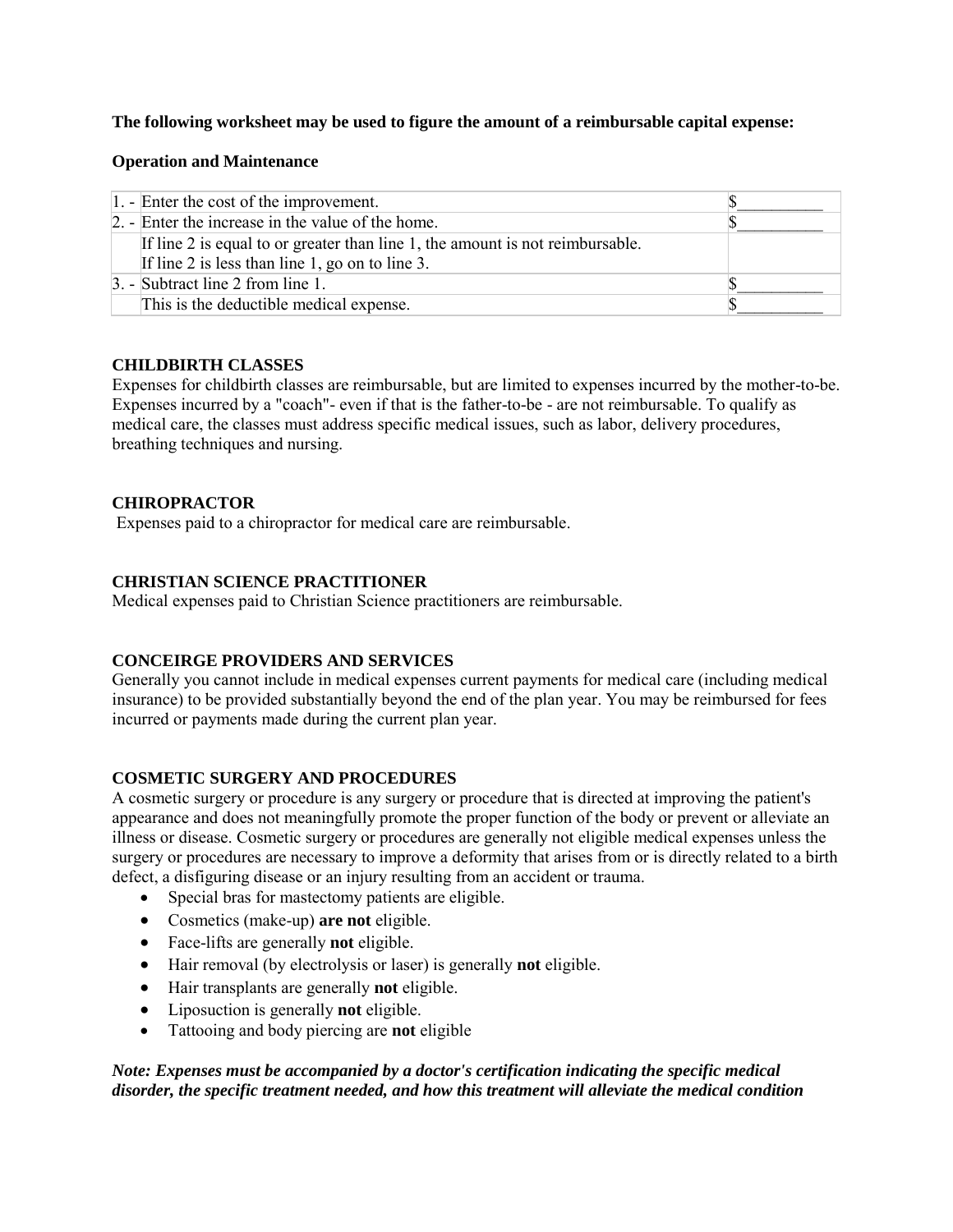# **COUNSELING**

Counseling must be performed to alleviate or prevent a physical or medical defect or illness. Eligibility is determined by the nature of the treatment and not the license of the practitioner.

- Bereavement and grief counseling is eligible.
- Non-licensed therapist counseling is eligible, but it must be for medical care.
- Psychotherapy and psychoanalysis are eligible.
- Telephone consultation costs are eligible.
- Sex therapy costs are eligible, but the cost of a hotel room prescribed by the therapist is not eligible.
- Marriage counseling is not eligible.

## **CPAP**

(Sleep Apnea) machine and supplies are reimbursable.

## **CRUTCHES**

The amount paid to buy or rent crutches, canes, walkers, and medical equipment are reimbursable.

## **CUSHIONS**

The costs of cushions, including inflatable, are not covered (unless prescribed by a physician to treat a medical condition).

# *Note: Expenses must be accompanied by a doctor's certification indicating the specific medical disorder, the specific treatment needed, and how this treatment will alleviate the medical condition*

## **DANCING LESSONS, SWIMMING LESSONS, EXERCISE CLASSES, ETC.**

The cost of dancing lessons, swimming lessons, exercise classes, etc., are not generally eligible medical expenses, even if they are recommended by a doctor for the general improvement of one's health.

## **DENTAL TREATMENT**

Amounts you pay for the prevention and alleviation of dental disease are reimbursable. Preventive treatment includes the services of a dental hygienist or dentist for such procedures as teeth cleaning, the application of sealants, and fluoride treatments to prevent tooth decay. Treatment to alleviate dental disease include services of a dentist for procedures such as X-rays, fillings, braces, extractions, dentures, and other dental ailments.

Services that may be deemed cosmetic such as teeth bleaching, bonding, porcelain veneers or whitening are not eligible for reimbursement.

Water fluoridation units and water piks are eligible as a medical expense if prescribed by a doctor.

# *Note: that these items must be accompanied by a doctor's certification indicating the specific medical disorder, the specific treatment needed, and how this treatment will alleviate the medical condition*

## **DIAPERS**

Diapers (e.g., Depends TM) for a handicapped or disabled child or adult are reimbursable.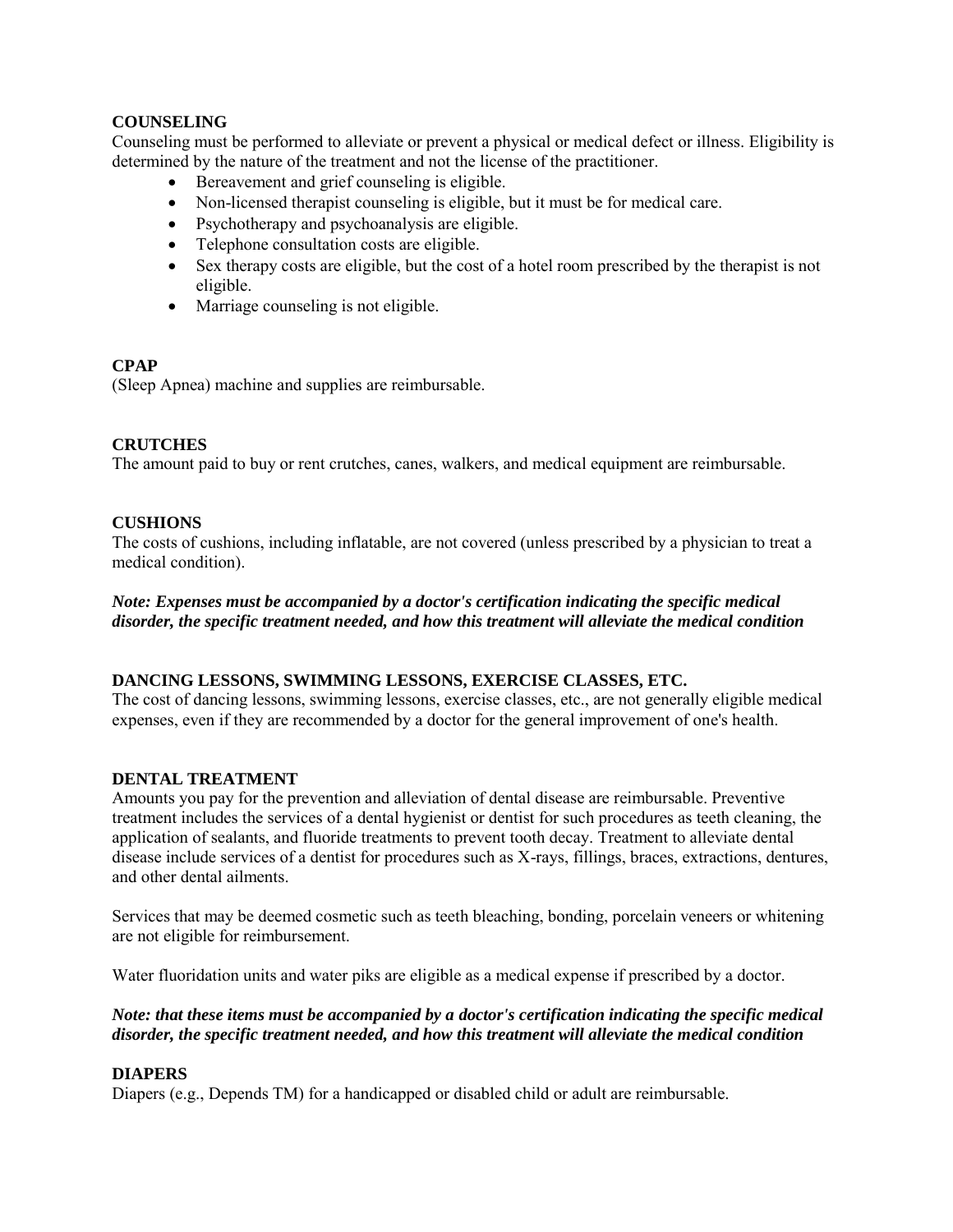## **DIAGNOSTIC DEVICES/SERVICES**

The cost of devices used in diagnosing and treating illness and disease are reimbursable.

*Example.* You have diabetes and use a blood sugar test kit to monitor your blood sugar level. You can include the cost of the blood sugar test kit in your medical expenses.

### **DIETARY SUPPLEMENTS**

The costs of dietary supplements taken for general well-being are not reimbursable; however, the costs of supplements taken to alleviate a specific medical condition are reimbursable.

## *Note: Expenses must be accompanied by a doctor's certification indicating the specific medical disorder, the specific treatment needed, and how this treatment will alleviate the medical condition*

## **DOCTORS' FEES**

Fees paid to doctors are reimbursable. This includes, but is not limited to, fees paid to a (n):

- Anesthesiologist
- Chiropodist
- Chiropractor
- Christian Science Practitioner
- Dentist
- Dermatologist
- Gynecologist
- Neurologist
- Obstetrician
- Oculist
- Ophthalmologist
- Optician
- Orthodontist
- Orthopedist
- Osteopath
- Pediatrician
- Physician
- Physiotherapist
- Podiatrist
- Psychiatrist

### **Other**

- Charges for transfer of medical records are eligible.
- Charges for use of facility for blood donations are eligible.
- Late fees, finance fees, etc., are **not** eligible.
- Missed appointments fees are **not** eligible.

### **DOULA**

Expenses paid for a doula whose primary purpose is for delivery of the infant are reimbursable. Charges where the primary purpose is child care after delivery are not covered.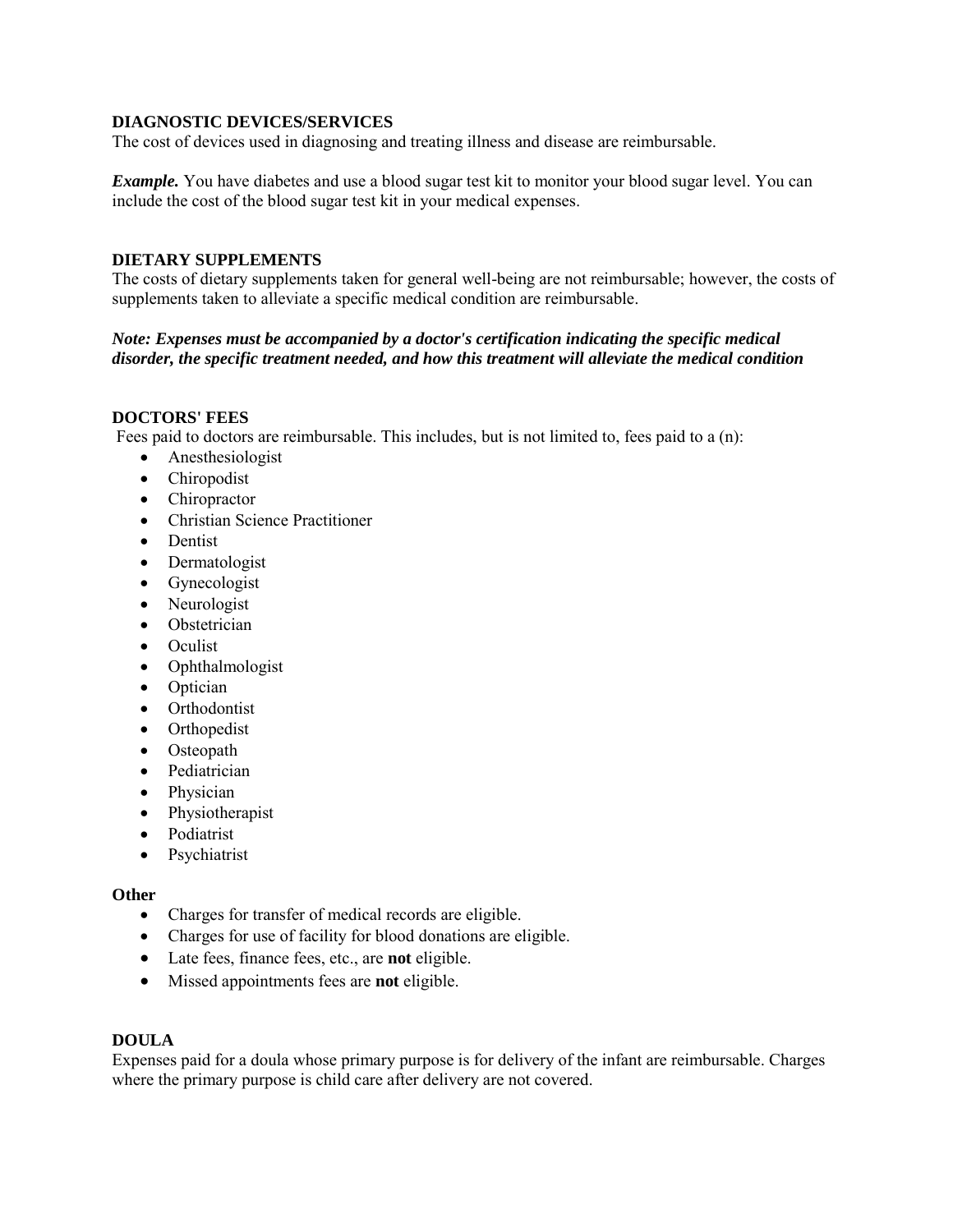# **DRUGS**

*See Medication* 

## **DRUG ADDICTION**

*See Alcoholism, Drug and Substance Abuse.* 

### **ELECTROLYSIS OR HAIR REMOVAL**

*See Cosmetic surgery and procedures.*

## **EMPLOMENT TAXES**

*See Nursing Services.* 

## **EXERCISE EQUIPMENT**

The cost of exercise equipment for general well-being is not reimbursable. If the equipment is prescribed by a physician as a part of physical therapy to treat specific medical conditions then the expense is eligible for reimbursement.

# *Note: Expenses must be accompanied by a doctor's certification indicating the specific medical disorder, the specific treatment needed, and how this treatment will alleviate the medical condition*

## **FERTILITY ENHANCEMENT**

The following expenses are considered reimbursable:

- Egg donor charges not covered by any medical plan
- Embryo replacement and storage
- Fertility exams, etc.
- In vitro fertilization
- Reverse vasectomy
- Sperm implants due to sterility
- Sperm washing
- Artificial insemination

### **The following expenses do not qualify:**

- Medical expenses for a surrogate mother
- Sperm storage for possible future use

### **FUNERAL EXPENSES**

Expenses for funerals are not eligible for reimbursement.

## **GUIDE DOG OR OTHER SERVICE ANIMAL**

The costs of buying, training, and maintaining a guide dog or other service animal to assist a visually/hearing impaired person, or a person with other physical disabilities are reimbursable.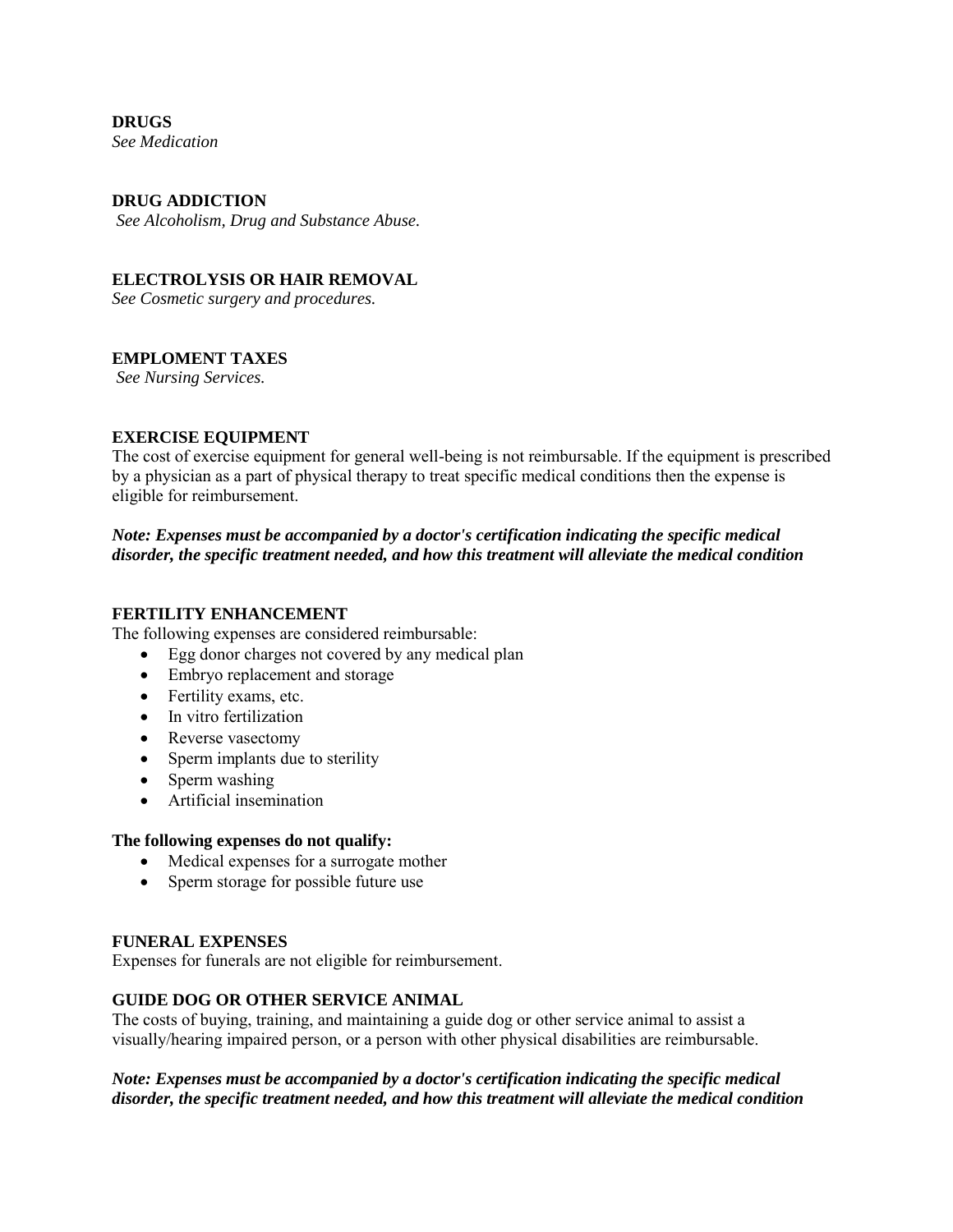### **HAIR TRANSPLANT**

Surgical hair transplants **are not** reimbursable unless deemed medically necessary because of trauma, injury, disease, or genetic defect.

### **HEALTH CLUB DUES**

Health club dues, YMCA® dues, or amounts paid for steam baths for general health or to relieve physical or mental discomfort are not reimbursable.

### **HEALTH INSTITUTE**

You can include in medical expenses fees you pay for treatment at a health institute only if the treatment is prescribed by a physician.

*Note: Expenses must be accompanied by a doctor's certification indicating the specific medical disorder, the specific treatment needed, and how this treatment will alleviate the medical condition*

### **HEARING AIDS**

The cost of a hearing aid and the batteries needed to operate the aid are reimbursable. A telephone or television adapter for the deaf, lip reading lessons and hearing exams reimbursable.

### **HERBAL MEDICATIONS**

The costs of herbs taken for general well-being are not reimbursable. However, the costs of herbs taken to alleviate a specific medical condition are reimbursable.

*Note: Expenses must be accompanied by a doctor's certification indicating the specific medical disorder, the specific treatment needed, and how this treatment will alleviate the medical condition*

### **HOME MEDICAL TEST**

Amounts paid for home medical test such as pregnancy test, ovulation test and kits, semen analysis kits, and drug tests are reimbursable.

### **HOSPITAL**

Expenses incurred as a hospital in-patient or out-patient for laboratory, surgical and diagnostic services are reimbursable.

### **HOUSEHOLD HELP**

The cost of household help, even if recommended by your doctor, is not reimbursable. Certain expenses paid to an attendant providing nursing type service may be eligible. *See NURSING SERVICES.*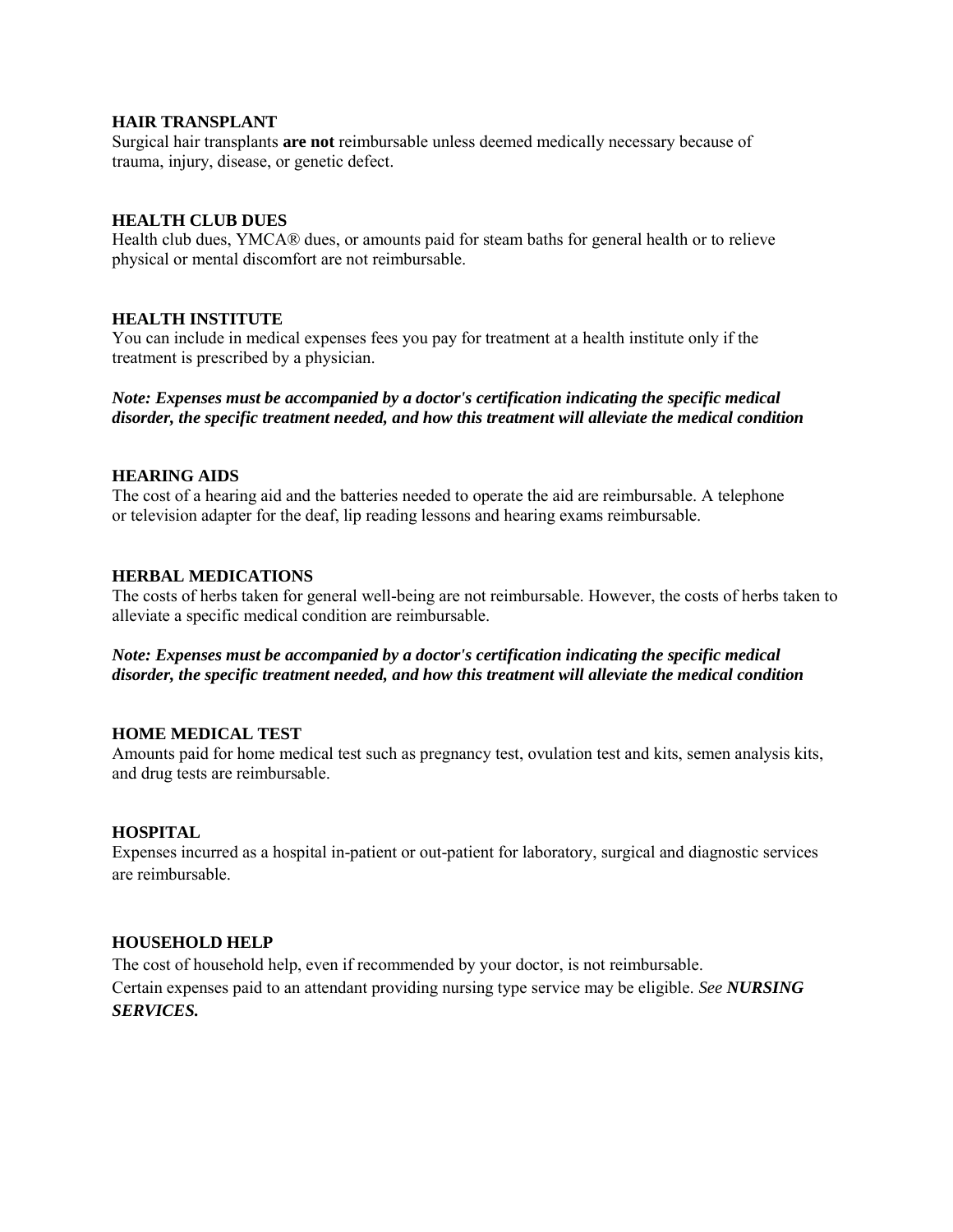# **INSURANCE PREMIUMS**

Insurance premiums you pay with after-tax dollars that cover medical care are reimbursable. Policies can provide payment for:

- Hospitalization, surgical fees, X-rays, etc.,
- Prescription drugs
- Dental care
- Replacement of lost or damaged contact lenses
- Membership in an association that gives cooperative or so-called "free-choice" medical service, or group hospitalization and clinical care
- Qualified long-term care insurance contracts (subject to additional limitations). See *Qualified Long-Term Care Insurance Contracts* under *Long-Term Care*, later.

If you have a policy that provides more than one kind of insurance payment, the premiums for the medical care part of the policy (if the charge for the medical part is reasonable) is reimbursable. The cost of the medical part must be separately stated in the insurance contract or given to you in a separate statement.

## **You cannot include premiums you pay for**:

- Life insurance policies
- Policies providing payment for loss of earnings
- Policies for loss of life, limb, sight, etc.,
- Policies that pay You a guaranteed amount each week for a stated number of weeks if You are hospitalized for sickness or injury
- The part of Your car insurance premiums that provides medical insurance coverage for all persons injured in or by Your car because the part of the premium for You, Your spouse, and Your dependents is not stated separately from the part of the premium for medical care for others
- Health or long-term care insurance if you elected to pay these premiums with tax-free distributions from a retirement plan made directly to the insurance provider and these distributions would otherwise have been included in income.
- Taxes imposed by any governmental unit, such as Medicare taxes, are not insurance premiums.

## **Prepaid Insurance Premiums**

Premiums you pay before you are age 65 for insurance for medical care for Yourself, Your spouse, or your dependents after you reach age 65 are reimbursable in the year paid if they are:

- 1. Payable in equal yearly installments, and
- 2. Payable for at least 10 years, or until you reach age 65 (but not for less than 5 years).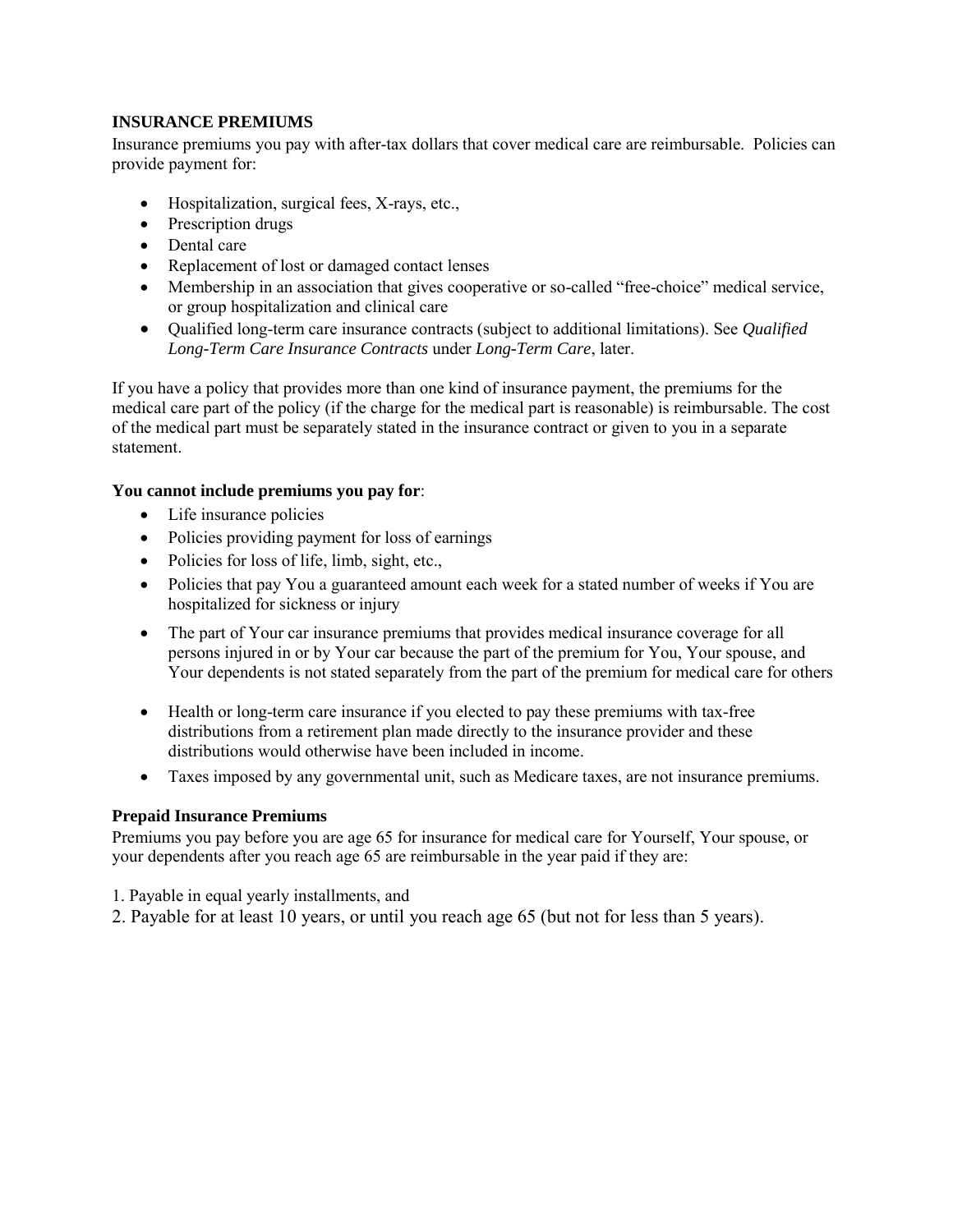# **LABORATORY FEES**

Laboratory fees that are part of medical care are reimbursable.

### **LEAD-BASED PAINT REMOVAL**

The cost of removing lead-based paints from surfaces in your home to prevent a dependent that has or has had lead poisoning from eating the paint is reimbursable. These surfaces must be in poor repair (peeling or cracking) or within the dependent's reach. The cost of repairing the scraped area is not reimbursable. If, instead of removing the paint, you cover the area with wallboard or paneling, you would treat these items as *(see) CAPITAL EXPENSES***.** The cost of painting the wallboard is not reimbursable. Paint removal or asbestos removal as a precaution and not because of a specific medical condition **does not** qualify.

*Note: Expenses must be accompanied by a doctor's certification indicating the specific medical disorder, the specific treatment needed, and how this treatment will alleviate the medical condition*

### **LEARNING DISABILITY**

Tuition payments to a special school for a child, who has severe learning disabilities caused by mental or physical impairments, including nervous system disorders, are reimbursable. A doctor must recommend that the child attend the school. Also, tutoring fees paid on a doctor's recommendation for a child's tutoring by a teacher who is specially trained and qualified to work with children who have severe learning disabilities are reimbursable.

*Note: Expenses must be accompanied by a doctor's certification indicating the specific medical disorder, the specific treatment needed, and how this treatment will alleviate the medical condition*

### **LEGAL FEES**

Legal fees paid to authorize treatment for mental illness are reimbursable; however, if parts of the legal fees include, for example, guardianship or estate management fees, are not reimbursable. Legal fees to get a divorce, even if recommended by a physician, do **not** qualify.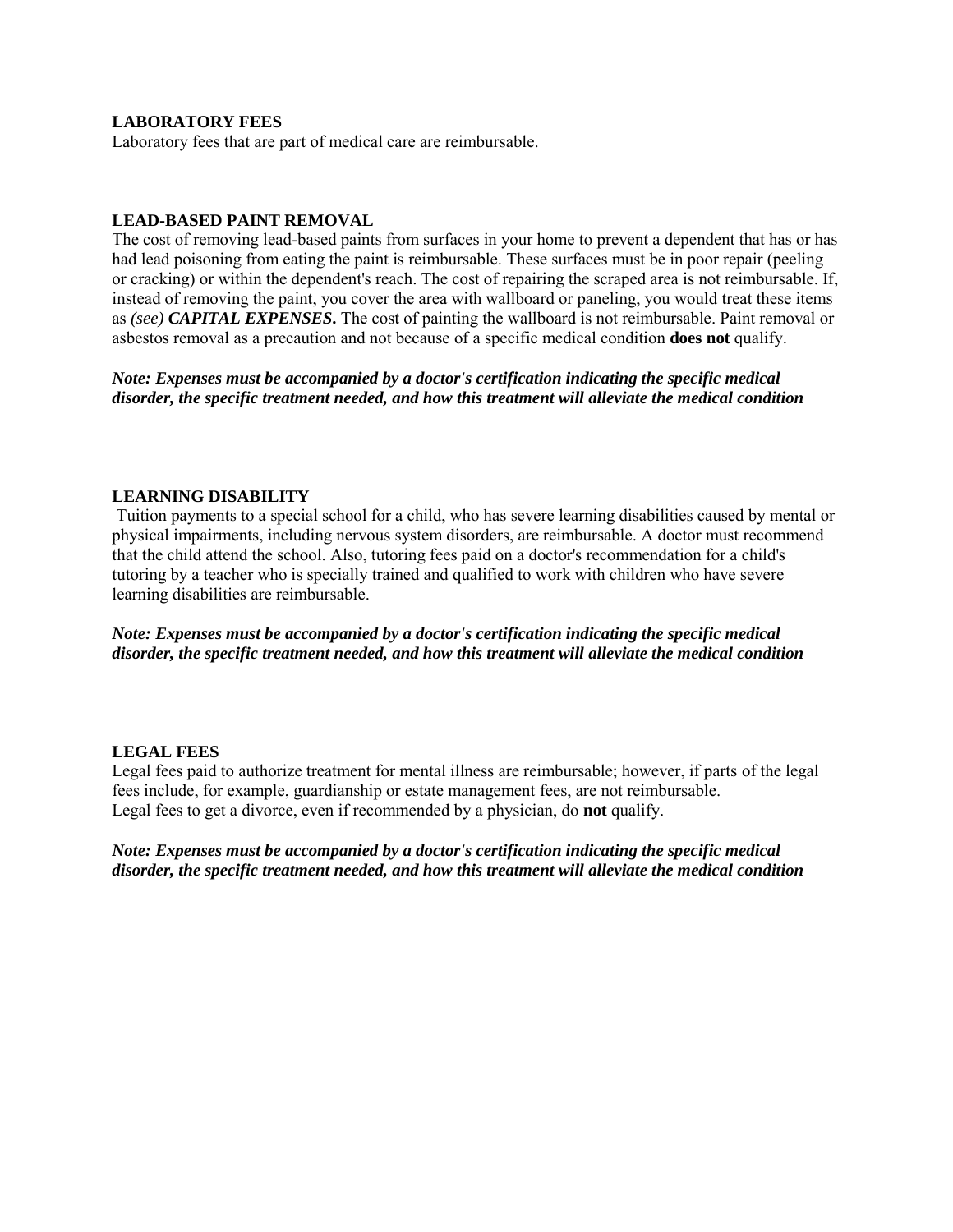# **LIFETIME CARE-ADVANCE PAYMENTS**

The part of a life-care fee or "founder's fee" you pay either monthly or as a lump sum under an agreement with a retirement home is reimbursable. The part of the payment you include is the amount properly allocable to medical care. The agreement must require that you pay a specific fee as a condition for the home's promise to provide lifetime care that includes medical care. You can use a statement from the retirement home to prove the amount properly allocable to medical care. The statement must be based either on the home's prior experience or on information from comparable home.

## **Dependents with disabilities**

You can include in medical expenses advance payments to a private institution for lifetime care, treatment, and training of your physically or mentally impaired child upon you death or when you become unable to provide care. The payments must be a condition for the institution's future acceptance of your child and must not be refundable.

# **Payments for future medical care**

Generally, you cannot include in medical expenses current payments for medical care (including medical insurance) to be provided substantially beyond the end of the year. This rule does not apply in situations where the future care is purchased in connection with obtaining lifetime care of the type described earlier.

# **LODGING**

The cost of meals and lodging at a hospital or similar institution, if the primary reason for being there is to receive medical care are reimbursable.

The cost of lodging (not provided in a hospital or similar institution) while away from home is reimbursable if:

- The lodging is primarily for and essential to medical care;
- The lodging is not lavish or extravagant under the circumstances;
- Medical care is provided by a doctor in a licensed hospital or in a medical care facility related to, or the equivalent of, a licensed hospital; and
- There is no significant element of personal pleasure, recreation or vacation in the travel away from home.

The amount you include in medical expenses may not exceed \$50 for each night for each person. Lodging is included for a person for whom transportation expenses are a medical expense because that person is traveling with the person receiving the medical care. For example: a parent traveling with a sick child is allowed up to \$100 per night as a medical expense for lodging. Meals are not reimbursable.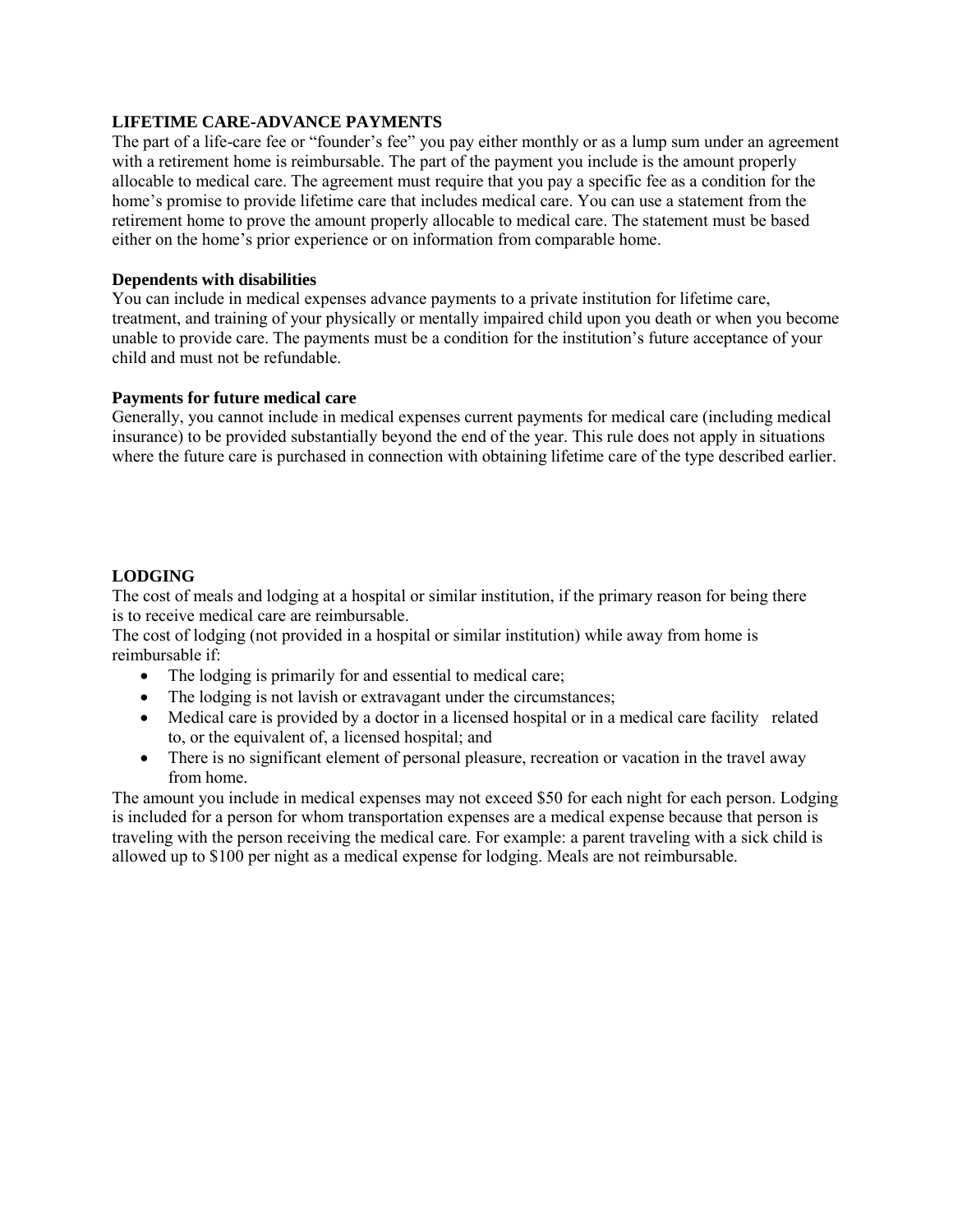# **LONG-TERM CARE INSURANCE CONTRACTS**

Qualified long-term care insurance contract is an insurance contract that provides only coverage of qualified long-term care services. Qualified long-term care insurance contract is reimbursable. **The contract must:** 

- Be guaranteed renewable
- Not provide for a cash surrender value or other money that can be paid, assigned, pledged, or borrowed,
- Provide that refunds, other than refunds on the death of the insured or complete surrender or cancellation of the contract, and dividends under the contract must be used only to reduce future premiums or increase future benefits, and
- Generally not pay or reimburse expenses incurred for services or items that would be reimbursed under Medicare, except where Medicare is a secondary payer, or the contract makes per diem or other periodic payments without regard to expenses.

The amount of qualified long-term care premiums you can include is limited. You can include the following as medical expenses on Schedule A (Form 1040).

- 1. Qualified long-term care monthly premium up to the amounts shown below:
- Age 40 or under  $$290$
- Age 41 to 50 \$550
- Age 51 to  $60 $1,110$
- Age 61 to 70 \$2,950
- Age 71 or over  $-$  \$3,680
- 2. Unreimbursed expenses for qualified long-term care services.

*Note. The limit on premiums is for each person.* 

Also, you cannot include premiums for long-term care insurance if you elected to pay these premiums with tax-free distributions from a qualified retirement plan made directly to the insurance provider and these distributions would otherwise have been included in income.

# **LONG TERM CARE SERVICES**

Long term care services are reimbursable. Medical expenses incurred while a resident receiving long-term care benefits are reimbursable. Long term care insurance premiums are reimbursable.

## **MASSAGE THERAPY AND EQUIPMENT**

Fees paid for massages and equipment (i.e. massage chair) are not reimbursable unless to treat a physical defect or illness

### . *Note: Expenses must be accompanied by a doctor's certification indicating the specific medical disorder, the specific treatment needed, and how this treatment will alleviate the medical condition*

## **MATERNITY CLOTHES**

Expenses for maternity clothes are not reimbursable.

## **MATERNITY SUPPORT**

Expenses paid for a maternity support band are reimbursable.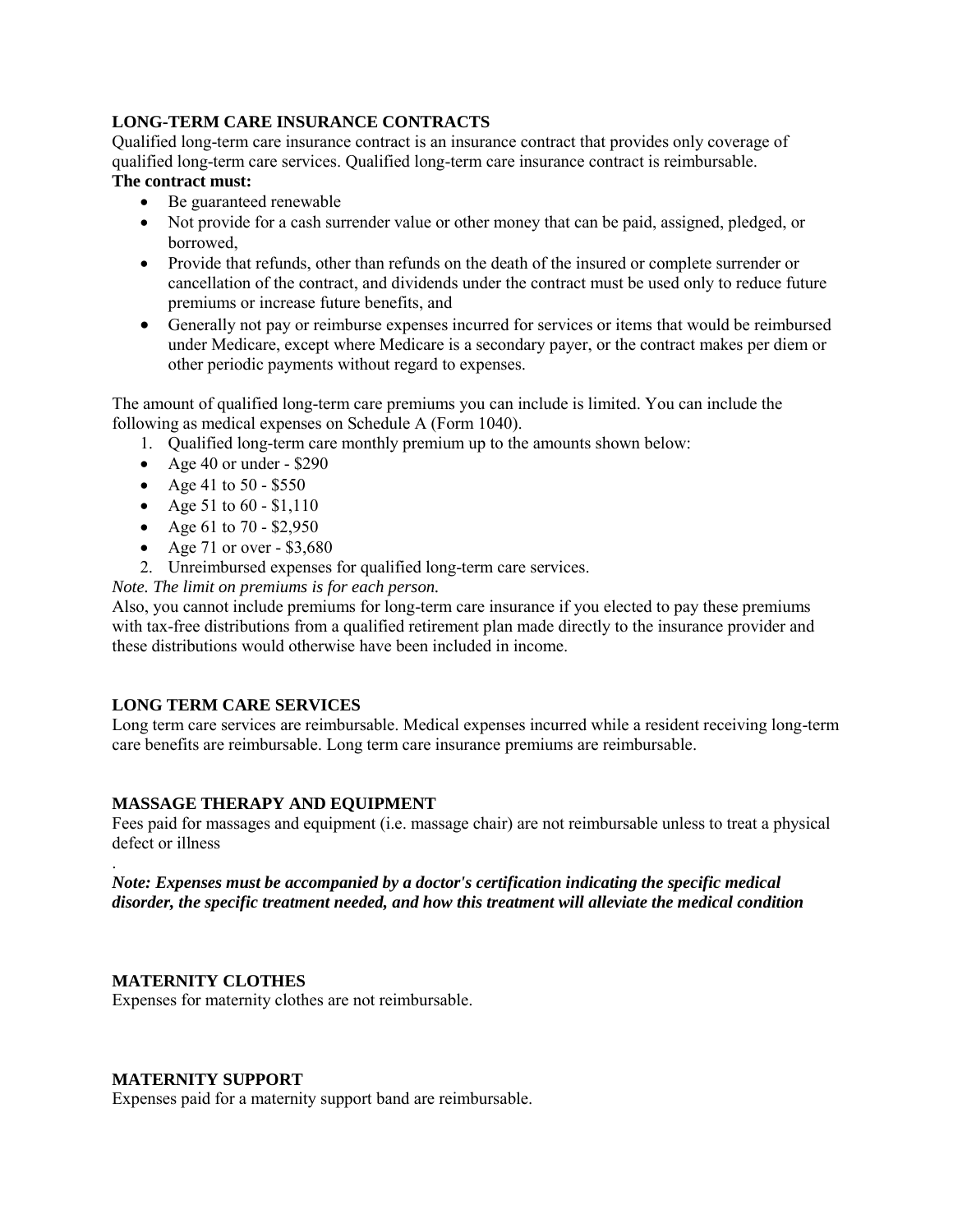## **MATTRESS AND MATTRESS BOARDS**

Mattresses and mattress boards for the treatment of a specific medical condition are reimbursable.

# *Note: Expenses must be accompanied by a doctor's certification indicating the specific medical disorder, the specific treatment needed, and how this treatment will alleviate the medical condition*

# **MEALS**

*See Lodging.* You can only include meals that are part of inpatient care.

# **MEDICAL ALERT PROGRAMS**

Expenses incurred to enroll in a medical alert program are reimbursable.

*Note: Expenses must be accompanied by a doctor's certification indicating the specific medical disorder, the specific treatment needed, and how this treatment will alleviate the medical condition*

# **MEDICAL CONFERENCES**

Amounts paid for admission and transportation to a medical conference if the medical conference concerns the chronic illness of yourself, your spouse, or you're dependent are reimbursable. The costs of the medical conference must be primarily for and necessary to the medical care of you, your spouse, or your dependent. The majority of the time spent at the conference must be spent attending sessions on medical information.

The cost of meals and lodging while attending the conference is not reimbursable.

## *Note: Expenses must be accompanied by a doctor's certification indicating the specific medical disorder, the specific treatment needed, and how this treatment will alleviate the medical condition*

# **MEDICAL EQUIPMENT MAINTENANCE**

Air conditioners, central air, heaters, humidifiers, or air purifiers, which are home installations for the purpose of relieving an allergy or difficulty in breathing due to a medical condition, are Eligible Medical Expenses.

- $\bullet$  The maintenance cost for operating the devices (e.g., electricity for air conditioner use) is also an Eligible Medical Expense.
- The maintenance cost for a home swimming pool for a person suffering from emphysema may be considered an Eligible Expense. An appraisal of the property value before and after installation is required with submission. Only the portion of the expense that exceeds the increase in property value is eligible as a medical expense.
- Furnace air filters are eligible.
- Warranties **are not** eligible.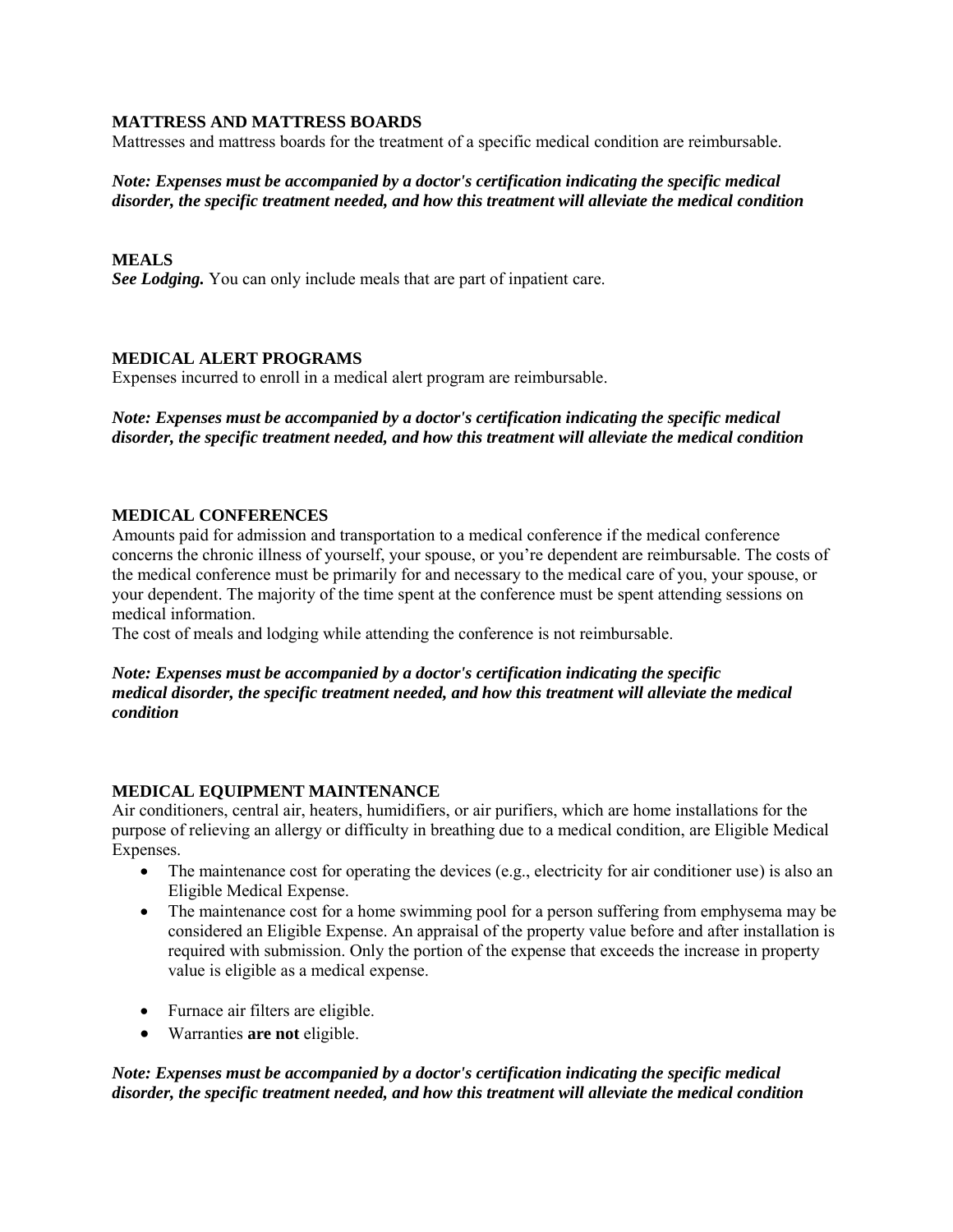### **MEDICAL INFORMATION**

Amounts paid to a plan that keeps medical information in a computer data bank and retrieves and furnishes the information upon request to an attending physician are reimbursable.

### **MEDICARE PART A**

If you are covered under social security (or if you are a government employee who paid Medicare tax), you are enrolled in Medicare A. The payroll tax paid for Medicare A is not reimbursable. If you are not covered under social security (or were not a government employee who paid Medicare tax), you can voluntarily enroll in Medicare A. In this situation, premiums you paid for Medicare A as a medical expense are reimbursable.

## **MEDICARE PART B**

Medicare B is a supplemental medical insurance. Premiums you pay for Medicare B are reimbursable. If you applied for it at age 65 or after you became disabled, the monthly premiums you paid are reimbursable. If you were over age 65 or disabled when you first enrolled check the information you received from the Social Security Administration to find out your premium.

#### **MEDICARE PART D**

Medicare D is a voluntary prescription drug insurance program for persons with Medicare A or B. Medicare part D premiums are reimbursable.

#### **MEDICINES**

Amounts paid for prescribed medicines and drugs are reimbursable. A prescribed drug is one which requires a prescription by a doctor for its use by an individual. The cost of insulin is also reimbursable. The cost of a prescribed drug brought in (or ordered and shipped) from another country cannot be reimbursed. The importation of prescribed drugs by individuals is illegal under federal law (even if allowed by state law). However, you can be reimbursed for the cost of a prescribed drug that you purchased and consumed in another country if the drug is legal in both the other country and the United States. *See Over-The-Counter Medications*

### **NURSING HOME**

The cost of medical care in a nursing home, home for the aged or similar institution, for yourself, your spouse, or your dependents are reimbursable. This includes the cost of meals and lodging in the home if a principal reason for being there is to get medical care. Do not include the cost of meals and lodging if the reason for being in the home is personal. You can, however, include in medical expenses the part of the cost that is for medical or nursing care.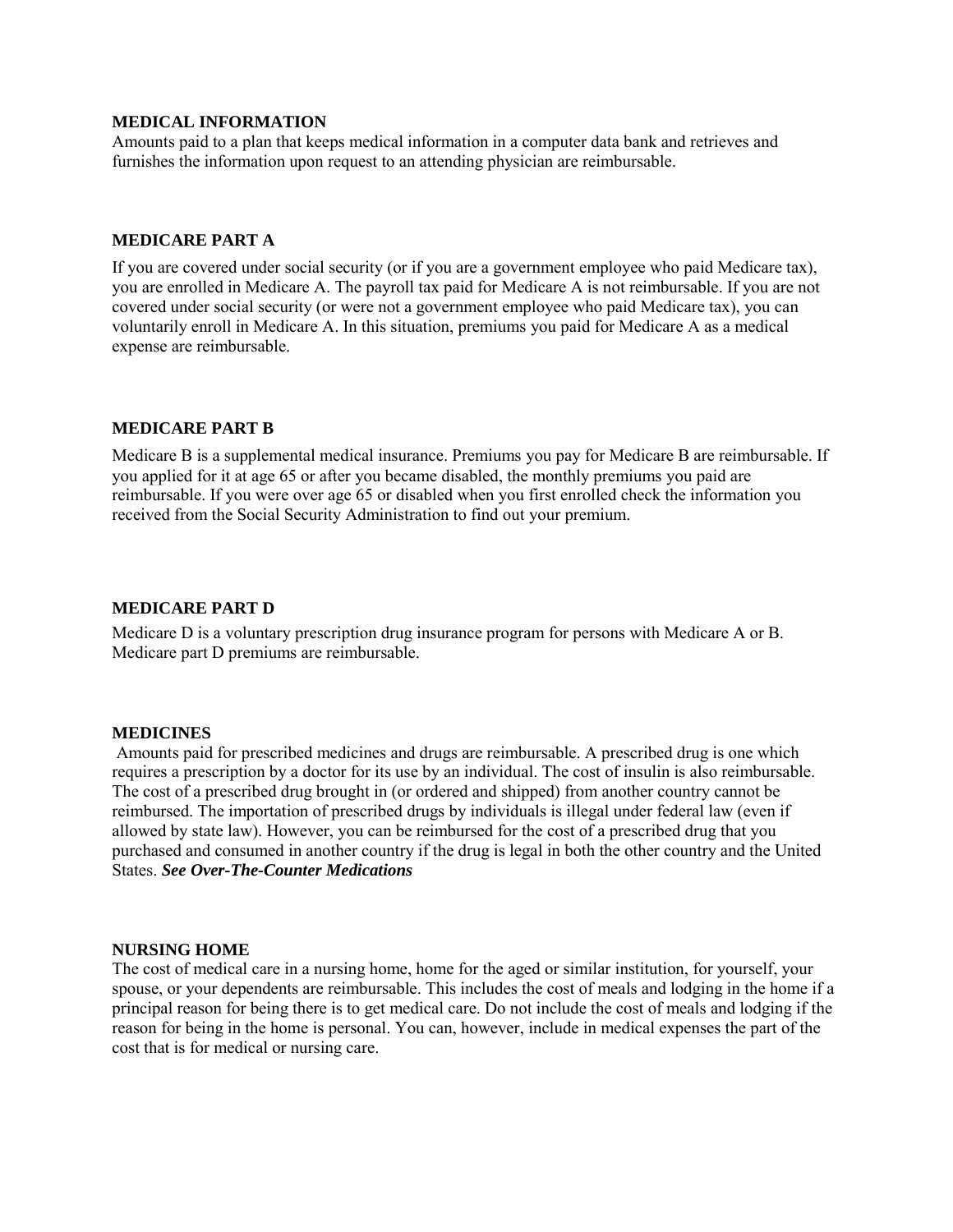### **NURSING SERVICES**

Wages and other amounts paid for nursing services are reimbursable. Services need not be performed by a nurse as long as the services are of a kind generally performed by a nurse. This includes services connected with caring for the patient's condition, such as giving medication or changing dressings, as well as bathing and grooming the patient.

Only the amount spent for nursing services is reimbursable. If the attendant also provides personal and household services, these amounts must be divided between the times spent performing household and personal services and the time spent on nursing services.

**Meals** - Amounts paid for an attendant's meals are also reimbursable. This cost may be calculated by dividing a household's total food expenses by the number of household members to find the cost of the attendant's food, then apportioning that cost in the same manner used for apportioning an attendant's wages between nursing services and all other services.

**Upkeep** - Additional amounts paid for household upkeep because of an attendant are also reimbursable. This includes extra rent or utilities paid because of having to move to a larger apartment to provide space for an attendant.

**Infant care** - Nursing or babysitting services for a normal, healthy infant are not reimbursable. Social Security, unemployment (FUTA) and Medicare taxes paid for a nurse, attendant or other person who provides medical care are reimbursable.

### **OPERATIONS**

Amounts you pay for legal operations that are not for unnecessary cosmetic surgery is reimbursable.

### **OPTOMETRIST**

*See Vision Care* 

### **ORTHODONTIA**

Orthodontia services are reimbursable. This type of service does not fit the normal 'fee for service' arrangements seen with other care, and reimbursement can be made once charges have been billed. This can be a onetime fee less any amount paid, or to be paid by your insurance plan, or as you are billed each month.

### **ORGAN DONOR**

*See Transplants* 

### **OSTEOPATH**

Amounts you pay to an osteopath for medical care are reimbursable.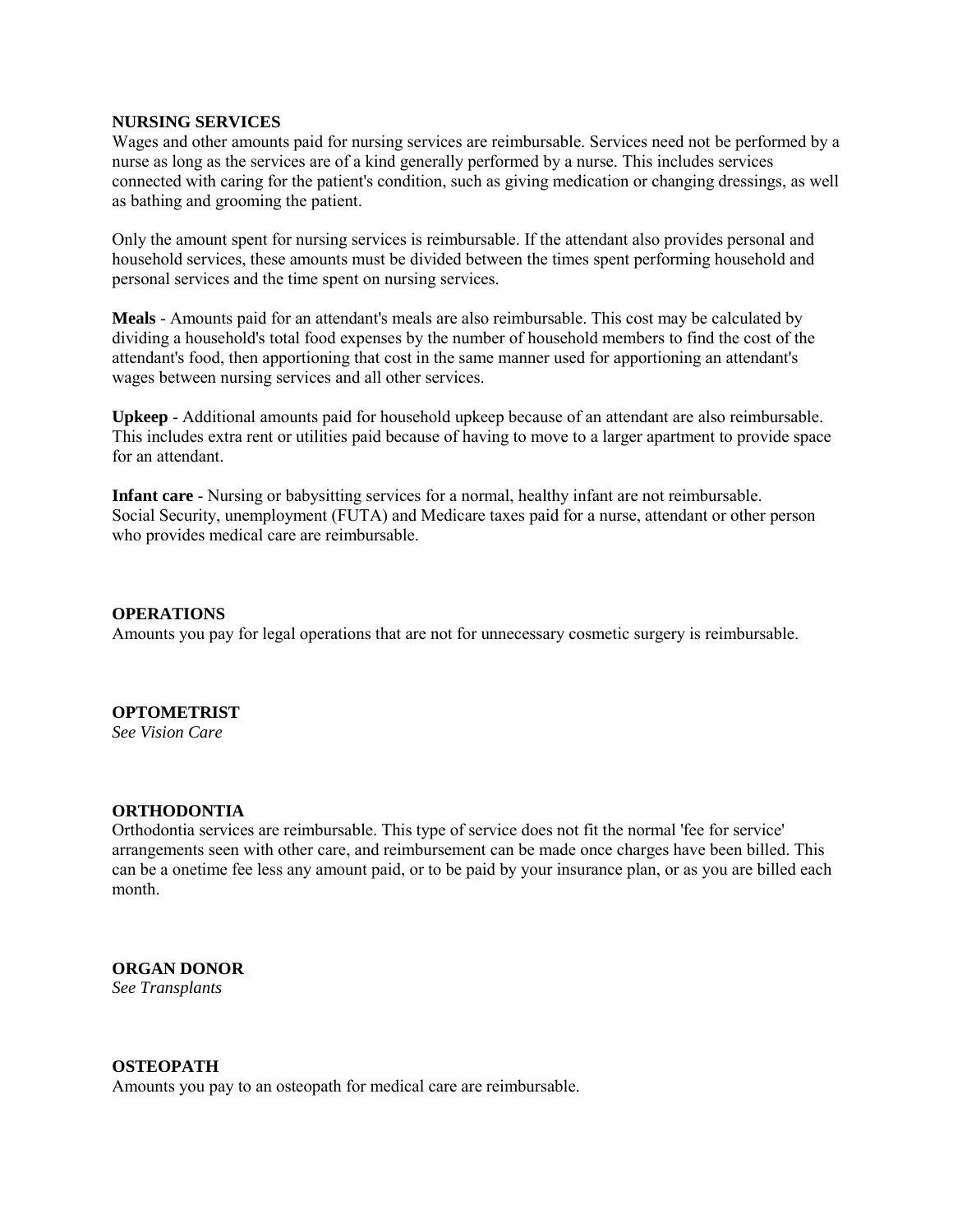# **OVER-THE-COUNTER MEDICINES AND DRUGS**

*Starting January 1, 2011,* eligible expenses that *will require a doctor's prescription* for reimbursement may include, but are not limited to acetaminophen, acne products, allergy products, antacid remedies, antibiotic creams/ointments, anti-fungal foot sprays/creams, aspirin, baby care products, cold remedies, (including shower vapor tabs), cough syrups and drops, medicated eye and ear drops, ibuprofen, laxatives, migraine remedies, motion sickness, nasal sprays, pain relievers, sleep aids, teething gels, and topical creams for itching, stinging, burning, pain relief, sore healing or insect bites.

Items that will continue to be *eligible without a doctor's prescription* after January 1, 2011 include, but are not limited to band aids, bandages and wraps, braces and supports, catheters, contact lens solutions and supplies, contraceptives and family planning items, denture adhesives, insulin and diabetic supplies, diagnostic tests and monitors, and first aid supplies, peroxide and rubbing alcohol.

# **OXYGEN**

Amounts paid for oxygen or oxygen equipment to relieve breathing problems caused by a medical condition is reimbursable.

# **PARKING**

*See [Transportation.](http://cigna.com/our_plans/medical/fsa/fsa_health.html#Transportation)*

## **PERSONAL ITEMS**

items ordinarily used for personal living and family purposes only if it is used primarily to prevent or alleviate a disease or disability and You would not have had the expense were it not for the medical condition are reimbursable.

- $\bullet$  Diapers (e.g., Depends TM) are eligible if they are needed to relieve the effects of a particular disease.
- Hospital kits are eligible.
- Special Baby Formula: The *cost difference* between protein formulas, soybean formulas, and non milk formulas is eligible *if you have an Rx or a certification* from the baby's doctor noting that this particular formula is necessary for the child's well being.
- Wig for hair loss due to any disease is eligible
- Hospital telephones, TV, newspapers, etc., **are not** eligible.
- Sanitary napkins **are not** eligible.

# *Note: Expenses must be accompanied by a doctor's certification indicating the specific medical disorder, the specific treatment needed, and how this treatment will alleviate the medical condition*

## **PLANE TICKETS**

*See [Transportation.](http://cigna.com/our_plans/medical/fsa/fsa_health.html#Transportation)* 

## **PRIVATE HOSPITAL ROOM**

 $\bullet$ 

The extra cost of a private hospital room is reimbursable.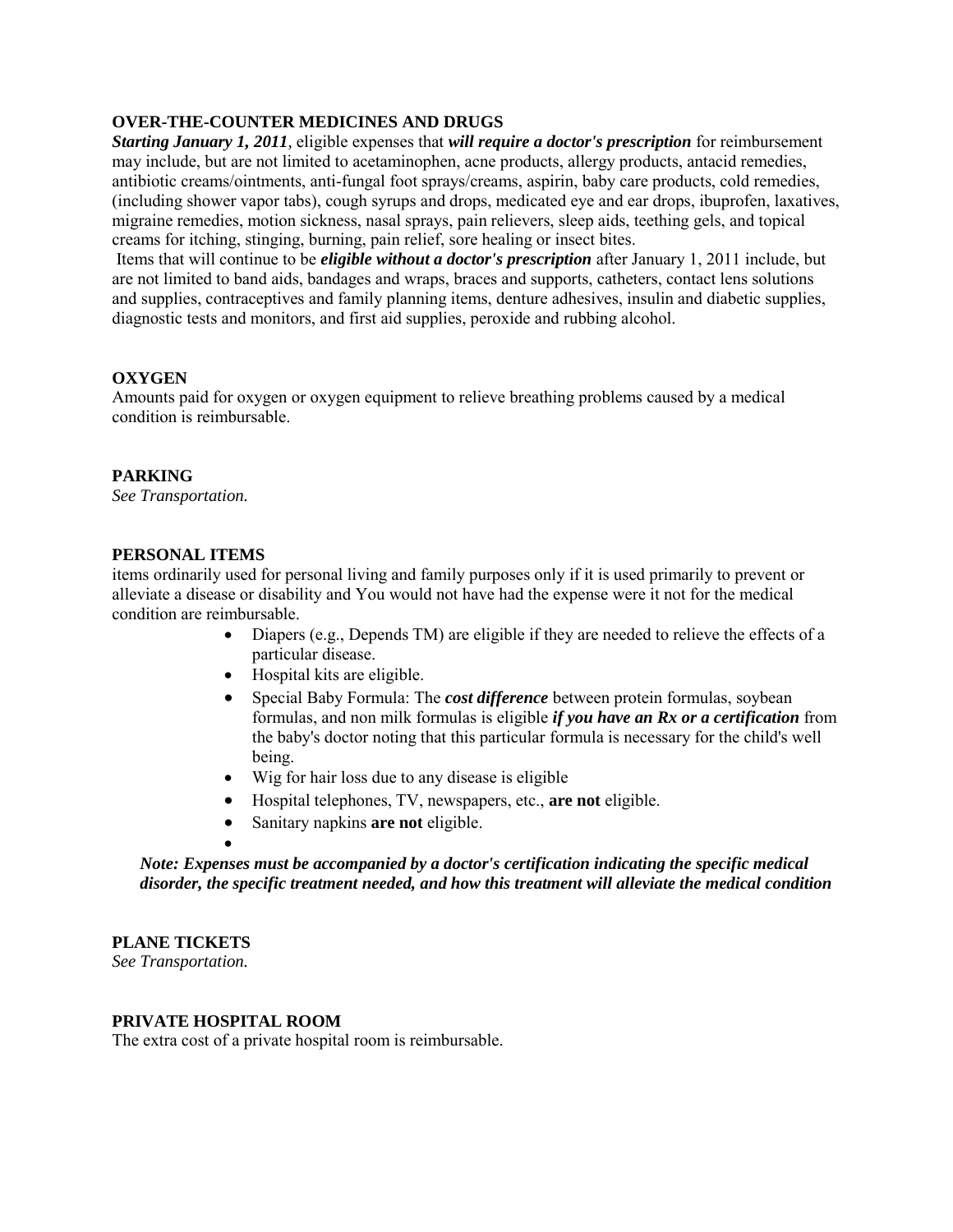## **PROSTHESIS**

*See [Artificial limb.](http://cigna.com/our_plans/medical/fsa/fsa_health.html#Artificiallimb)* 

# **PSYCHIATRIC CARE**

Expenses for psychiatric care are reimbursable. These expenses include the cost of supporting a mentally ill dependent at a specially-equipped medical center where the dependent receives medical care.

## **PSYCHOANALYSIS**

Expenses for psychoanalysis are reimbursable. *See COUNSELING*

## **PSYCHOLOGIST**

Expenses for psychological care are reimbursable. *See COUNSELING*

## **RADON REMEDIATION**

Expenses incurred to remove radon from the residence are reimbursable.

### **SAVINGS CLUB**

Dues to join a club that offers discounts on health items is not reimbursable (i.e. a pharmacy savings club).

### **SCHOOLS, SPECIAL**

Payments to a school for a mentally impaired or physically disabled person are reimbursable if the reason for using the school is its resources for relieving the disability. For example, the cost of a school that teaches Braille to the visually impaired, lip reading to the hearing impaired, or gives remedial language training to correct a condition caused by a birth defect is reimbursable.

- The cost of meals, lodging, and education supplied by a school or institution is eligible as a medical expense only if the reason for the patient being on-site is the resources the school has for relieving the mental or physical disability.
- The cost of sending a problem dependent to a school for benefits the dependent may get from the course of study and disciplinary methods **is not** an Eligible Expense.
- The cost of a boarding school while recuperating from an illness **is not** an Eligible Expense.
- The cost to prepare a dependent to live alone or become self-sufficient in the future would be eligible.

## **SHIPPING CHARGES**

Shipping charges incurred when paying for an eligible expense are reimbursable.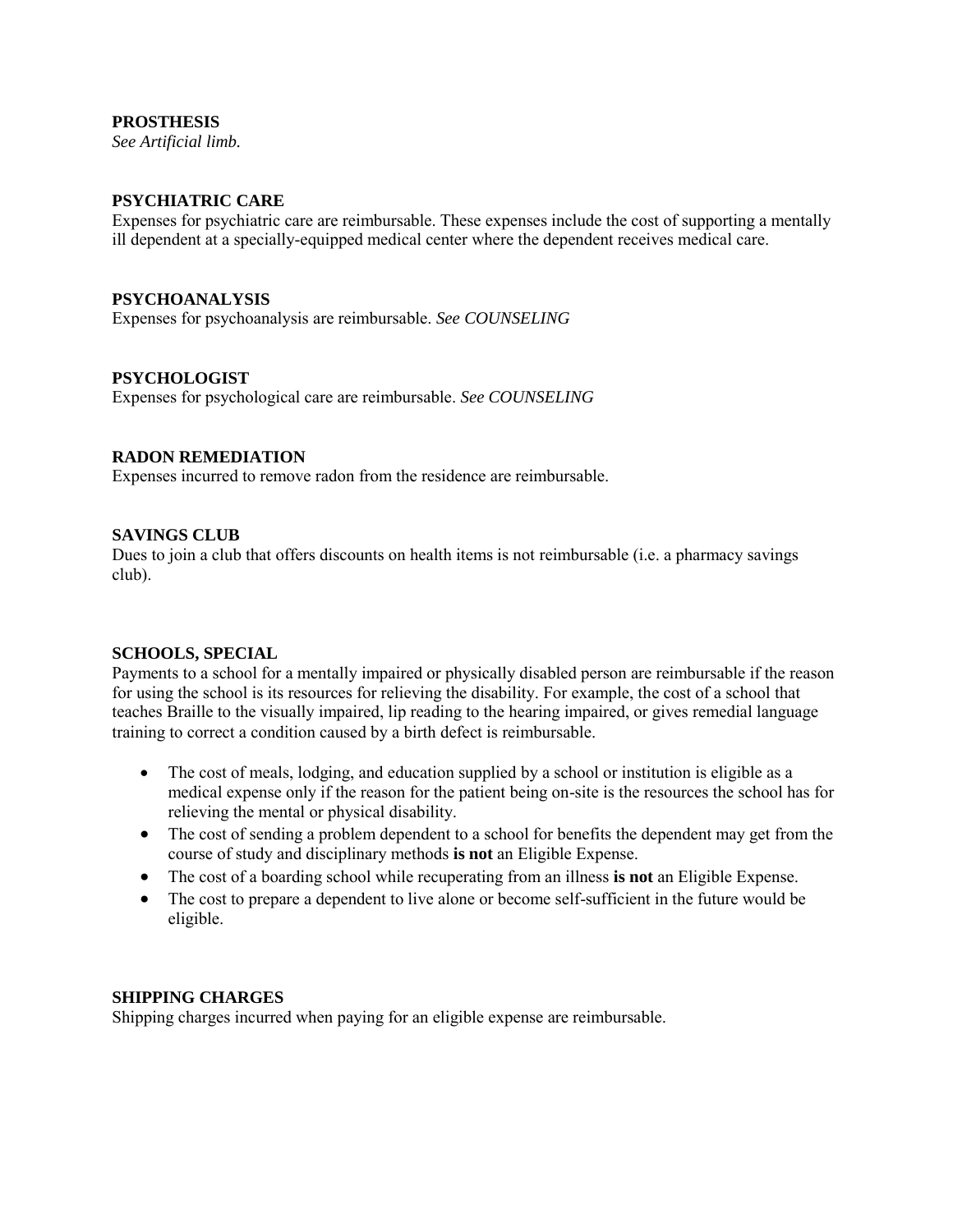### **SMOKING CESSATION PROGRAM**

Smoking is considered an addiction therefore the cost of a program or prescription medication to stop smoking is reimbursable; however non-prescription medicines **are not** reimbursable. Most stop-smoking patches and gum are non-prescription and therefore **are not** reimbursable.

### **SPECIAL FOODS**

The costs of special foods and/or beverages - even if prescribed - that substitute for other foods or beverages which a person would normally consume and which satisfy nutritional requirements (such as the consumption of bananas for potassium), are not reimbursable; However, prescribed special foods or beverages are reimbursable if they are consumed primarily to alleviate or treat an illness or disease, and not for nutritional purposes. Special foods and beverages are reimbursable only to the extent that their cost is greater than the cost of the commonly available version of the same product.

*Note: Expenses must be accompanied by a doctor's certification indicating the specific medical disorder, the specific treatment needed, and how this treatment will alleviate the medical condition*

### **SPEECH/VOICE THERAPY**

Speech/Voice therapy expenses are reimbursable if rendered for developmental delay or is restorative or rehabilatory in nature.

### **SPORTS ORTHOTICS**

Expenses paid for sports orthotics are reimbursable.

## *Note: Expenses must be accompanied by a doctor's certification indicating the specific medical disorder, the specific treatment needed, and how this treatment will alleviate the medical condition*

### **STERILIZATION**

The cost of legal sterilization is reimbursable. Vasectomy or tubal ligations are eligible.

### **SUBSTANCE ABUSE**

*See [Alcoholism and drug abuse.](http://cigna.com/our_plans/medical/fsa/fsa_health.html#Alcoholismanddrugabuse)*

### **TELEPHONE**

The costs of purchasing and repairing special telephone equipment that lets a hearing-impaired person communicate over a regular telephone are reimbursable.

### **TELEVISION**

The cost of equipment that displays the audio part of TV programs as subtitles for the hearing-impaired is reimbursable. This may include an adapter that attaches to a regular TV or the cost of a speciallyequipped TV in excess of the cost of the same model regular TV set.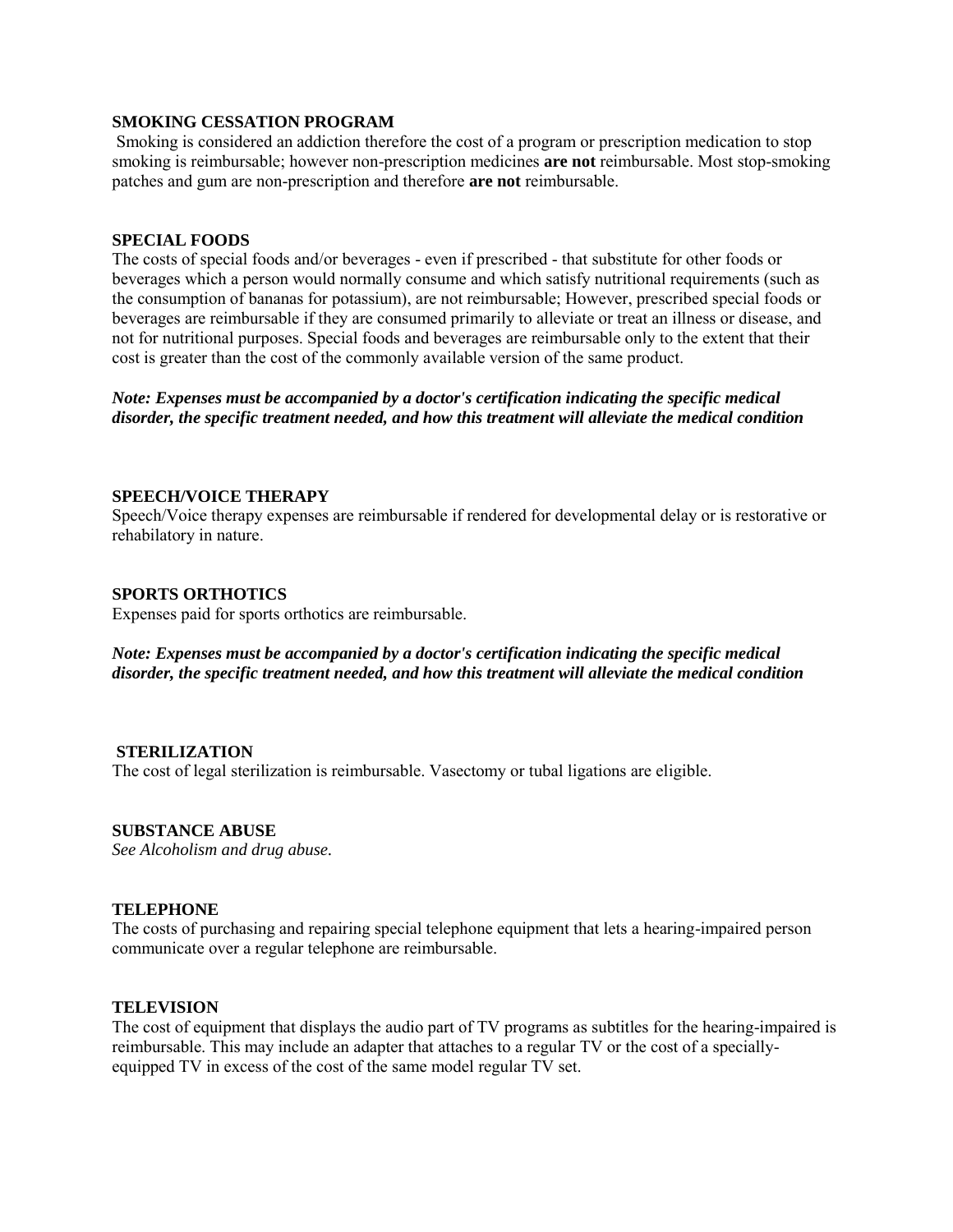# **THERAPY**

Therapy you receive as medical or mental treatment is reimbursable.

- Massage for a specific disorder is reimbursable.
- **Patterning Exercises**: Payments made to an individual for giving patterning exercises to a mentally handicapped dependent are reimbursable. These exercises consist of physical manipulation of the dependent's arms and legs to imitate crawling and other normal movements.

*Note: Expenses must be accompanied by a doctor's certification indicating the specific medical disorder, the specific treatment needed, and how this treatment will alleviate the medical condition* 

## **TRANSPLANTS**

Expenses you pay for medical care you receive because you are a donor or a possible donor of a kidney or other organ, this includes transportation are reimbursable. You can include any expenses you pay for the medical care of a donor in connection with the donating of an organ. This includes donor transportation.

## **TRANSPORTATION**

Amounts paid for transportation primarily for and essential to medical care is reimbursable. Proof of medical care is required. An individual may be reimbursed \$.16 per mile (or the maximum amount allowed by the IRS) or actual car expenses when traveling in his/her own vehicle to obtain medical care. Mileage documentation is required. The cost of tolls and parking can be added to this amount. This includes:

- Actual use expenses, such as gas and oil (instead of \$.16 per mile). Do not include expenses for general repair, maintenance, depreciation, and insurance.
- Bus, taxi, train, plane fare, or ambulance service.
- Cost of transportation for parents if accompanying a child who needs medical care.
- Parking fees and tolls **(receipts required).**
- Trips to pharmacy to pick up prescriptions and/or medical supplies.
- Transportation expenses for regular visits to see a mentally ill dependent, if these visits are recommended as part of treatment.
- Transportation expenses of a nurse or other person who can give injections, medications, or other treatment required by a patient who is traveling to get medical care and are unable to travel alone.
- Transportation to Alcoholics Anonymous meetings.
- Transportation expenses to attend special conferences in order to obtain information for the treatment of a specific medical condition. Lodging and meals do not qualify.

## **This does not include:**

- Transportation expenses to and from work, even if the condition requires an unusual means of transportation.
- Transportation of disabled to and from work.
- Transportation expenses if, for non-medical reasons only, you choose to travel to another city, such as a resort area, for an operation or other medical care prescribed by a doctor.
- Transportation expenses incurred primarily or substantially for personal reasons.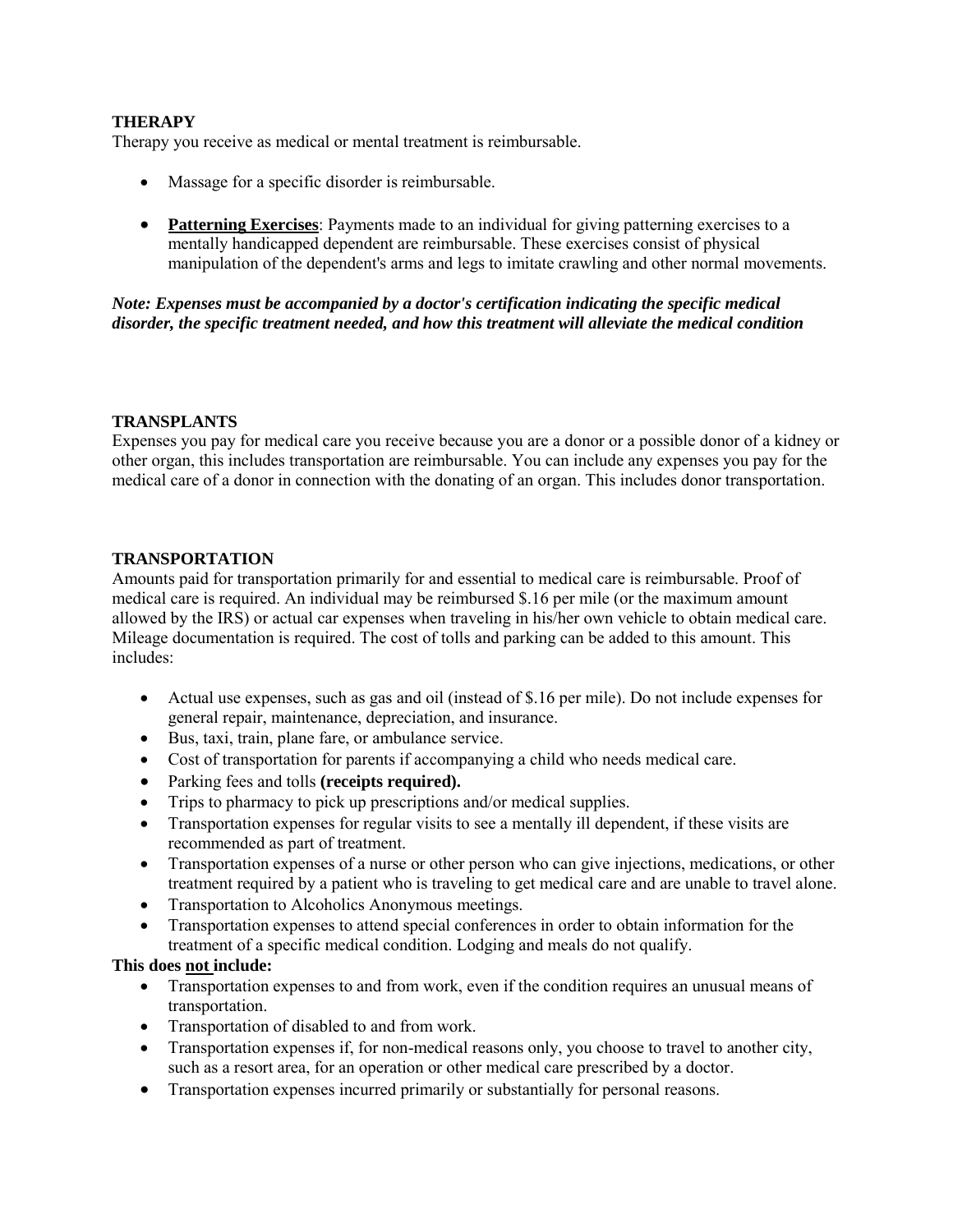## **TRIPS**

Amounts you pay for transportation to another city if the trip is primarily for and essential to, receiving medical services are reimbursable. You may be able to include up to \$50 per night for lodging. You cannot include in medical expenses a trip or vacation taken merely for a change in environment, improvement of morale, or general improvement of health, even if the trip is made on the advice of a doctor; However, *see MEDICAL CONFERENCES*.

# **TUITION FEES**

Tuition charges for a medically dysfunctional dependent are reimbursable. Tuition fees paid to a private school as a personal preference over public schooling for general education **are not** reimbursable. *See LEARNING DISABILITY and SCHOOLS, SPECIAL.*

# **VACCINES**

Expenses for vaccines are reimbursable.

# **VAPOR UNITS AND REFILLS**

Expenses paid for the purchase of vapor units such as plug-in units or their refill cartridges are reimbursable.

## **VISION CARE**

Optometric services and medical expenses for eyeglasses and contact lenses needed for medical reasons are reimbursable. Eye exams and expenses for contact lens solutions are also reimbursable. However, premiums for contact lens or eyeglasses replacement insurance are not reimbursable.

Other vision services that are covered are:

- contact lens cases
- corrective swim goggles
- eye charts
- eyeglass cases
- $\bullet$  eyeglass cleaning supplies such as cleaning cloths
- reading glasses
- eyeglass repair or repair kits
- safety glasses when the lens correct visual acuity
- sunglasses or sunglass clips when the lens correct visual acuity
- Vision shaping.
- Lasik

## **VITAMINS**

Daily multivitamins taken for general well-being are not reimbursable. Vitamins taken as treatment for a specific medical condition diagnosed by a physician are reimbursable.